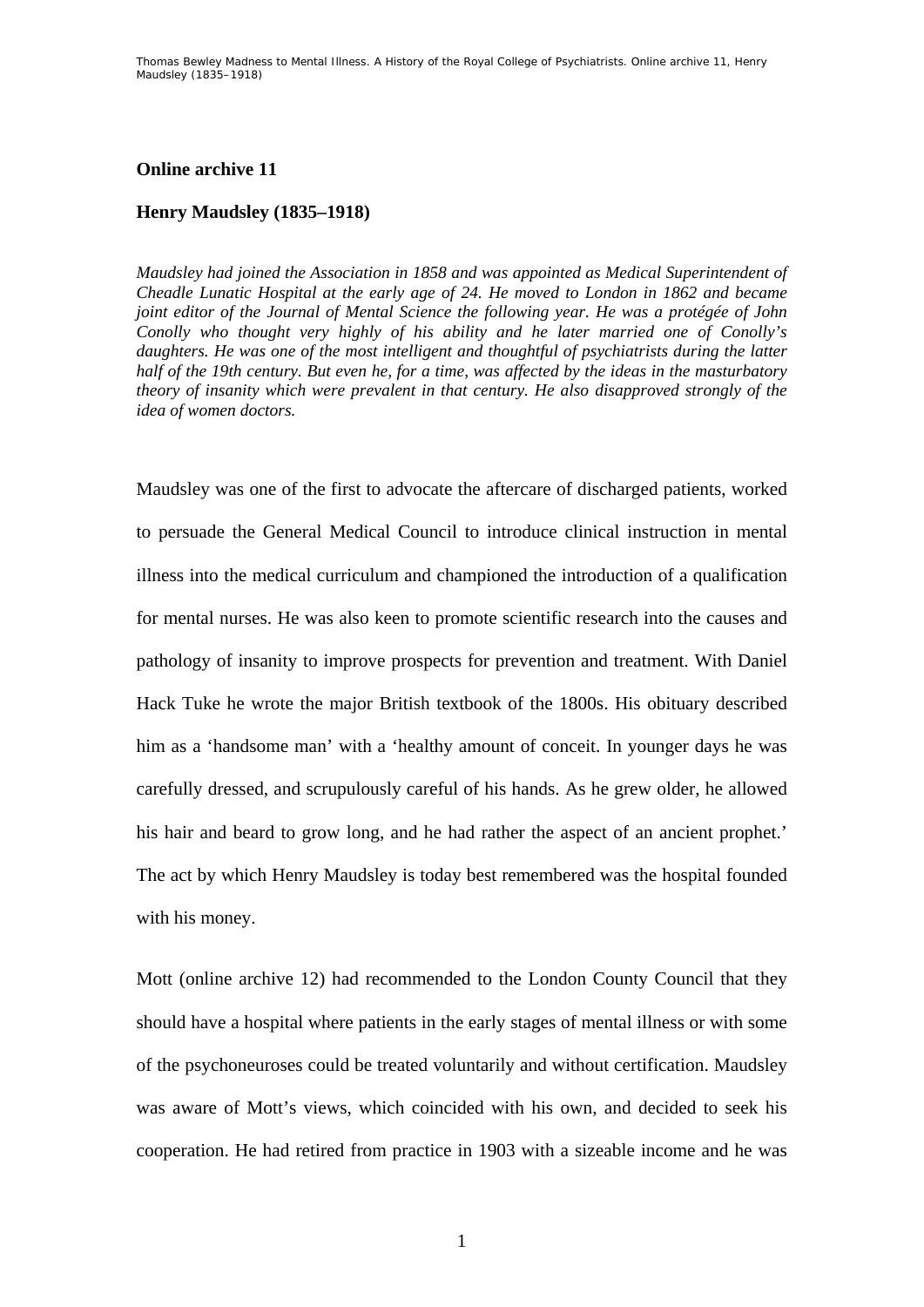childless. Mott had visited Kraepelin's clinic at Munich and was able to formulate detailed and practical proposals to put to the LCC on the need for early treatment, research and teaching in a suitable hospital environment. (Kraepelin did not think he would be successful.) Maudsley left all the negotiations to his colleague. He was prepared to supply the finance and his identity was not disclosed until the Council had agreed to accept his offer of £30 000 for the project. In 1907, the LCC agreed there should be 75 to 100 in-patients in the projected hospital, an outpatient department and suitable provision for research. Mott's laboratory would be transferred from Claybury to the new hospital and recognition would be sought for the Maudsley as a School of the University of London.

In February 1908, Maudsley wrote a formal letter to the Chairman of the Council ratifying his offer. In it he emphasised the part the hospital would play in educating doctors so that they would be 'furnished with the necessary instruction, and imbued, one may hope, with the earnest spirit of scientific enquiry and observation.' He reiterated his belief that the proposed hospital would do much to break down the isolation of psychiatry from general medical knowledge and research. Conscious of the Council's concern about the financial commitment he added that 'in the end it might save some of the prolonged expenses of chronic and incurable insanity.' In a codicil to his will he left the LCC a further £10 000, expressly for research at the hospital and laboratory. A suitable site was found at Denmark Hill and an area of 4½ acres purchased for £10 000. The total cost, including building and equipping the building, was around £50 000, £20 000 more than Maudsley's gift. Building began: in the summer of 1913 and was completed at the end of 1914. In 1916 Mott's laboratory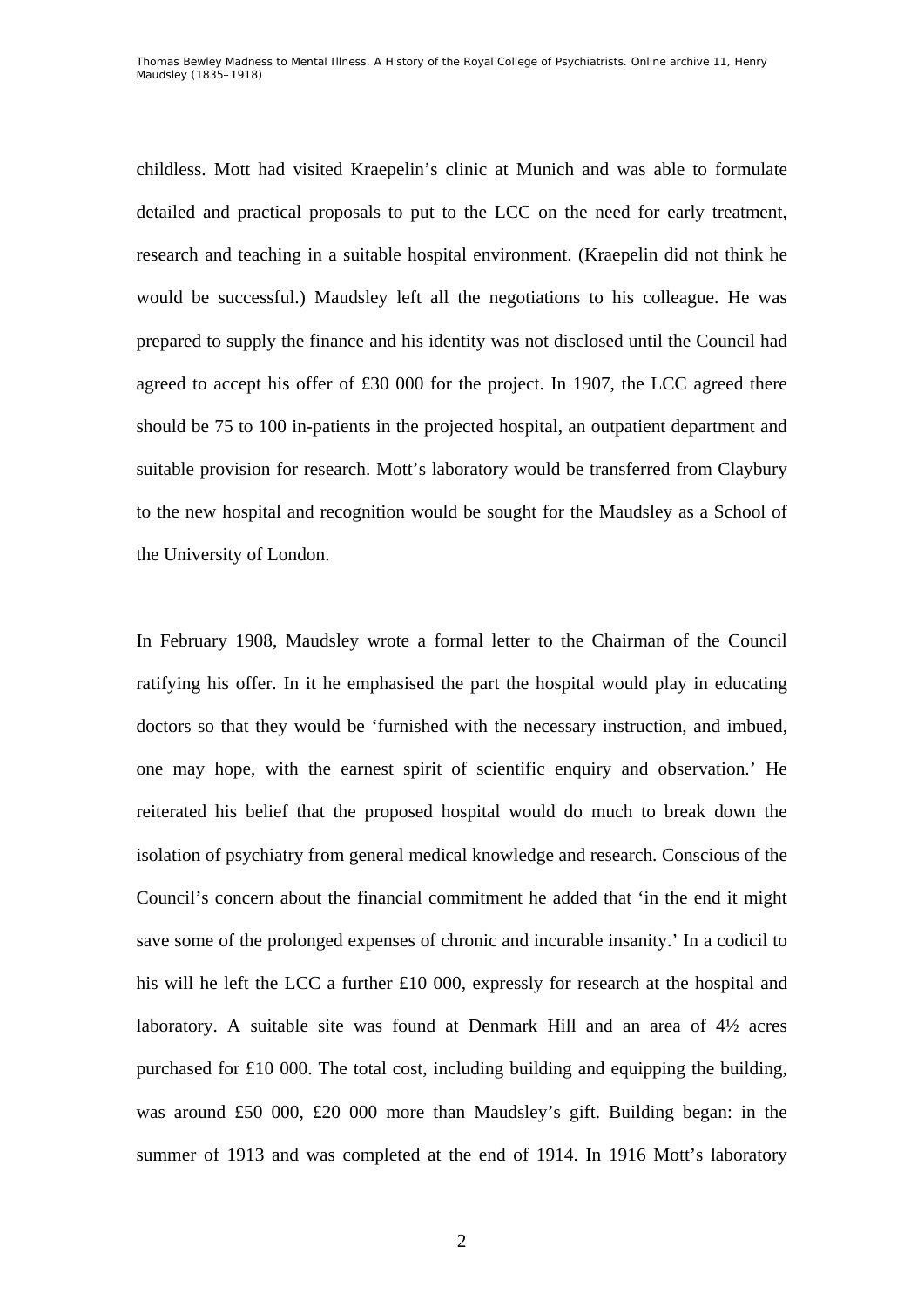moved from Claybury to Denmark Hill. From May 1915 to October 1920 the hospital was in use, with Maudsley's consent, for the care of 'neurological' soldiers and pensioners, latterly under the control of the Ministry of Pensions. Maudsley died in January 1918, having just finished correcting the proofs of a book of essays. The following year the LCC began to consider the administrative questions of principle and detail, in terms of employment of staff and type of patient to be admitted, which had to comply with Maudsley's intentions.

The act by which Henry Maudsley is today best remembered was the Hospital and Institute. Aubrey Lewis thought that the genesis of the project lay in Maudsley's concern, in the 1860's, with early treatment and in his discussions with Baron Mundy and Crichton-Browne. Dr Alexander Walk thought that nothing was further from Maudsley's mind at that time than the creation or the retention of a hospital for mental disorders in London, and what he actually advocated for many years was the treatment of early or mild cases in private houses, or in villas in the grounds or neighbourhood of asylums. The credit for first proposing what would now be called a Maudsley-type hospital might go to Dr J.G. Davey, who had been one of the superintendents at Colney Hatch; in 1867 he was the proprietor of a licensed house near Bristol, but he had not lost his interest in the mental health problems of London, and at a meeting of the M.P.A. he read a paper entitled 'On the insane poor of Middlesex'. He contended that asylums should be regarded as places for protection and care, and what was needed for London was 'a hospital for the insane poor, of the most approved construction and embracing all the means essential to the relief and cure of the disordered mind'. It must not contain more than 250 beds, otherwise it would be no